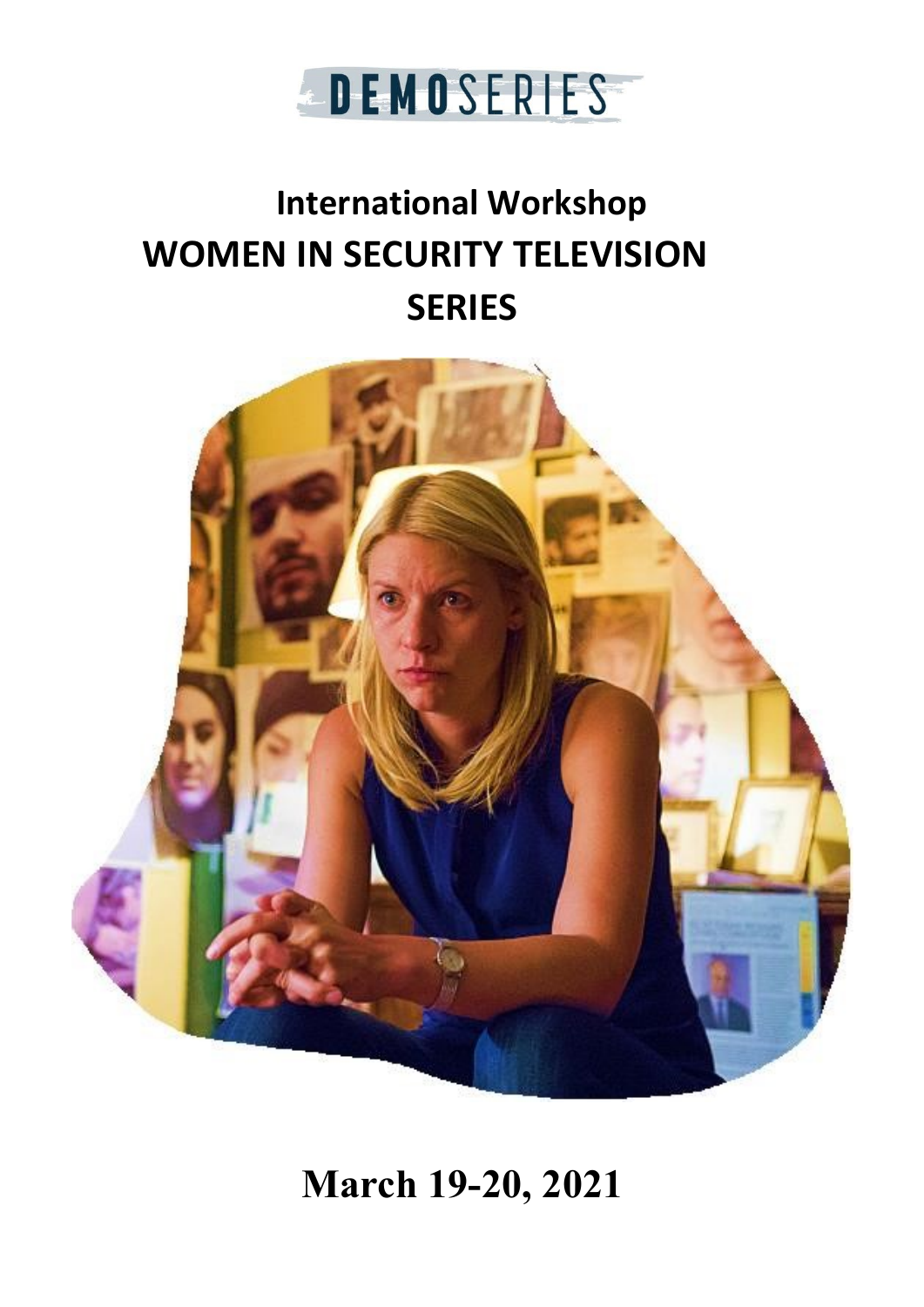# **Friday, March 19th**

### **9:00-09:15 Welcome** by **Sandra Laugier, University Paris 1 Paris 1 Panthéon Sorbonne, ISJPS, PI DEMOSERIES**

### **09:15-10:00 Keynote lecture**

 **Geneviève Sellier, University Bordeaux-Montaigne**   *Women in television series: a summary*  **10:00-10:15 Questions**

### **Break**

**10:30-12:00 Master class Creating fictions and documentaries series, with La Femis, with Louise Silverio (producer); Gabrielle Stremmer (Screenwriter; director); Julie-Anne Grignon (screenwriter, producer; director)**

**Moderators: Barbara Turquier (FEMIS), Caroline San Martin (Paris 1 Panthéon Sorbonne); Alexandre Diallo (Paris 1 Panthéon Sorbonne, DEMOSERIES)** 

### **Break**

### **13:30-14:45 Women's strength in TV series**

**Théo Touret, University Paris 1 Panthéon Sorbonne, DEMOSERIES** *Dystopia as Empowerment ? The case of Sister Night in* Watchmen **Sylvie Allouche, University Paris 1 Panthéon Sorbonne, DEMOSERIES** *Strong women in security TV series*  **Bénédicte Bremard, University of Bourgogne** *Desperate Housewives at war with ETA:* Patria **14:45-15:00: Questions** 

#### **15:00-15:45 Gender territories**

**Sarah Lécossais, University Sorbonne Paris Nord** *TV series as Territories of Gender, or how to articulate Gender and Seriality?* **Thibaut de Saint Maurice, University Paris 1 Panthéon Sorbonne, DEMOSERIES**  *Gender Terror: the clash of men and women in* No man's land **15:45-16:00: Questions** 

### **Break**

### **16:30-17:45 Women in security TV series throughout continents**

**Ioanis Deroide, Professeur agrégé d'histoire, Lycée Leonard de Vinci, Levallois-Perret** *Female characters, Australia's security and geopolitical politics in* Secret City  **Cécile Accilien, Kennesaw State University (US)** *Representations of gender and culture in* Queen Sono **Emmanuel Vincenot, University Gustave-Eiffel** *The representation of women in Cuban crime series*  **17:45-18:00 Questions**